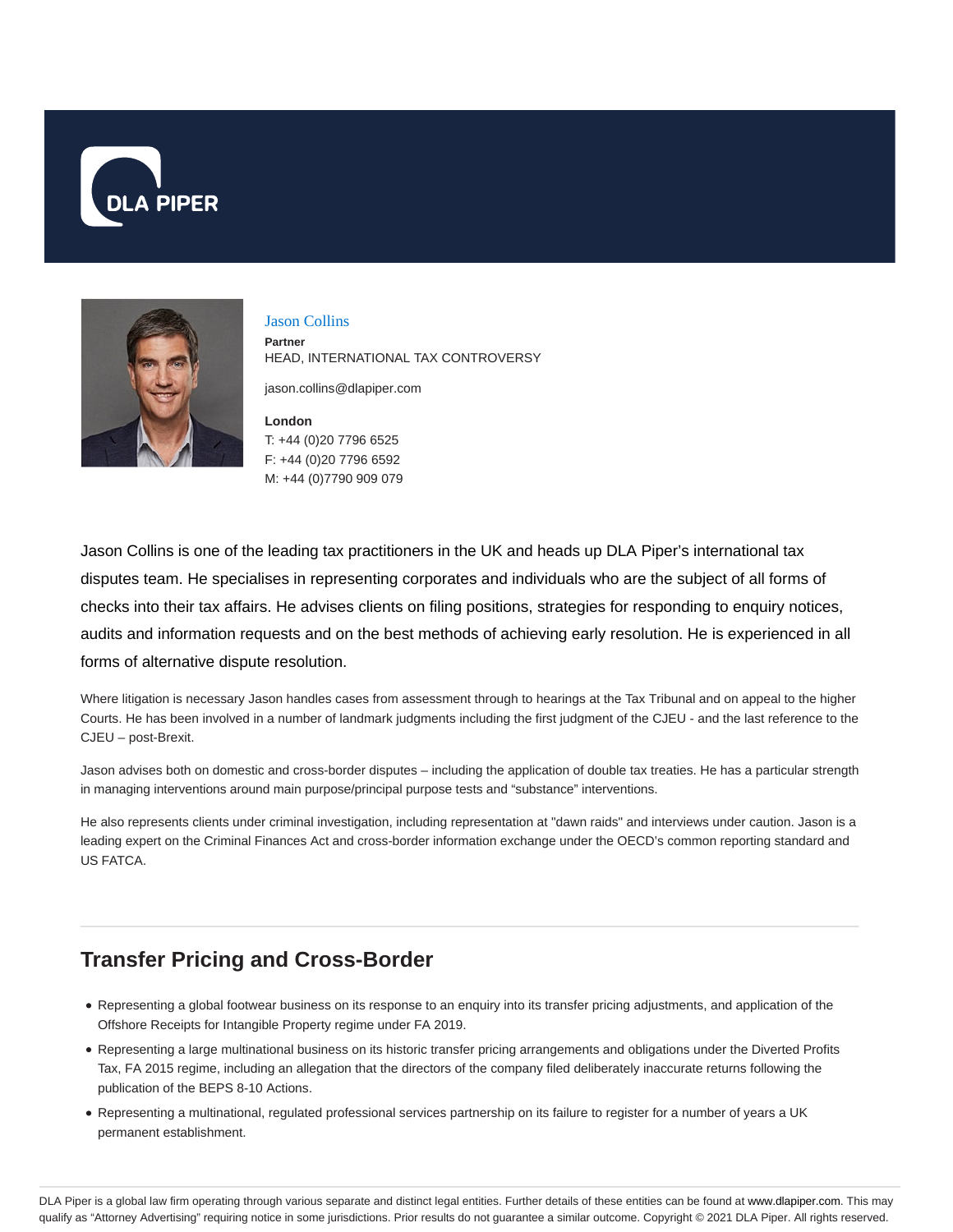# **Corporate Tax**

- Representing a global high-tech manufacturing business on its response to an enquiry into its treatment of certain non-standard receivables in connection its multi-\$billion flagship design and build project as capital not revenue for the purpose of Part 3, CTA 2009.
- Representing various corporates denied relief for interest payments under the unallowable purpose test under the Loan Relationship Rules in Part 5, CTA 2009.
- Representing a major retail group on the application of the Transfer of Income Stream legislation Part 16, CTA 2010, degrouping charges and anti-avoidance tests in s.931O and s.931N, Part 9A CTA 2009.

## **Withholding taxes**

- Representing BT Pensions Scheme and others in litigation seeking payment of tax credits on dividends related to overseas investments (Manninen/FIDs).
- Representing Coal Super Annuation Scheme and others in litigation seeking recovery of Manufactured Overseas Dividend withholding tax.

## **Criminal**

- Representing the first corporate placed under criminal investigation by HMRC under section 43, Criminal Finances Act 2017.
- Advising a range of clients, including a global bank, on risks assessments and reasonable prevention procedures in response to the Criminal Finances Act 2017.
- Representing a ultra-high net worth individual facing criminal investigation into alleged fraud on post-exit and pre-entry planning surrounding her move from the US to the UK, securing her release without charge.

### **CREDENTIALS**

## Professional Qualifications

Solicitor of the Senior Courts of England and Wales, 1999

### **Education**

- College of Law, LPC (Distinction), 1997
- University of Manchester, LLB (2:1), 1993

### **Memberships**

- Member, Management of Taxes sub-committee, Chartered Institute of Taxation
- Council Member, VAT Practitioners Group
- Chair, Climate Change Working Group, Chartered Institute of Taxation
- Chair, Green Tax Committee, Chartered Institute of Taxation

#### INSIGHTS

### **Publications**

**Global Tax Alert: New guidance from HMRC on Crypto 'Decentralised Finance: Lending and Staking'**

7 February 2022

DLA Piper is a global law firm operating through various separate and distinct legal entities. Further details of these entities can be found at www.dlapiper.com. This may qualify as "Attorney Advertising" requiring notice in some jurisdictions. Prior results do not guarantee a similar outcome. Copyright © 2021 DLA Piper. All rights reserved.